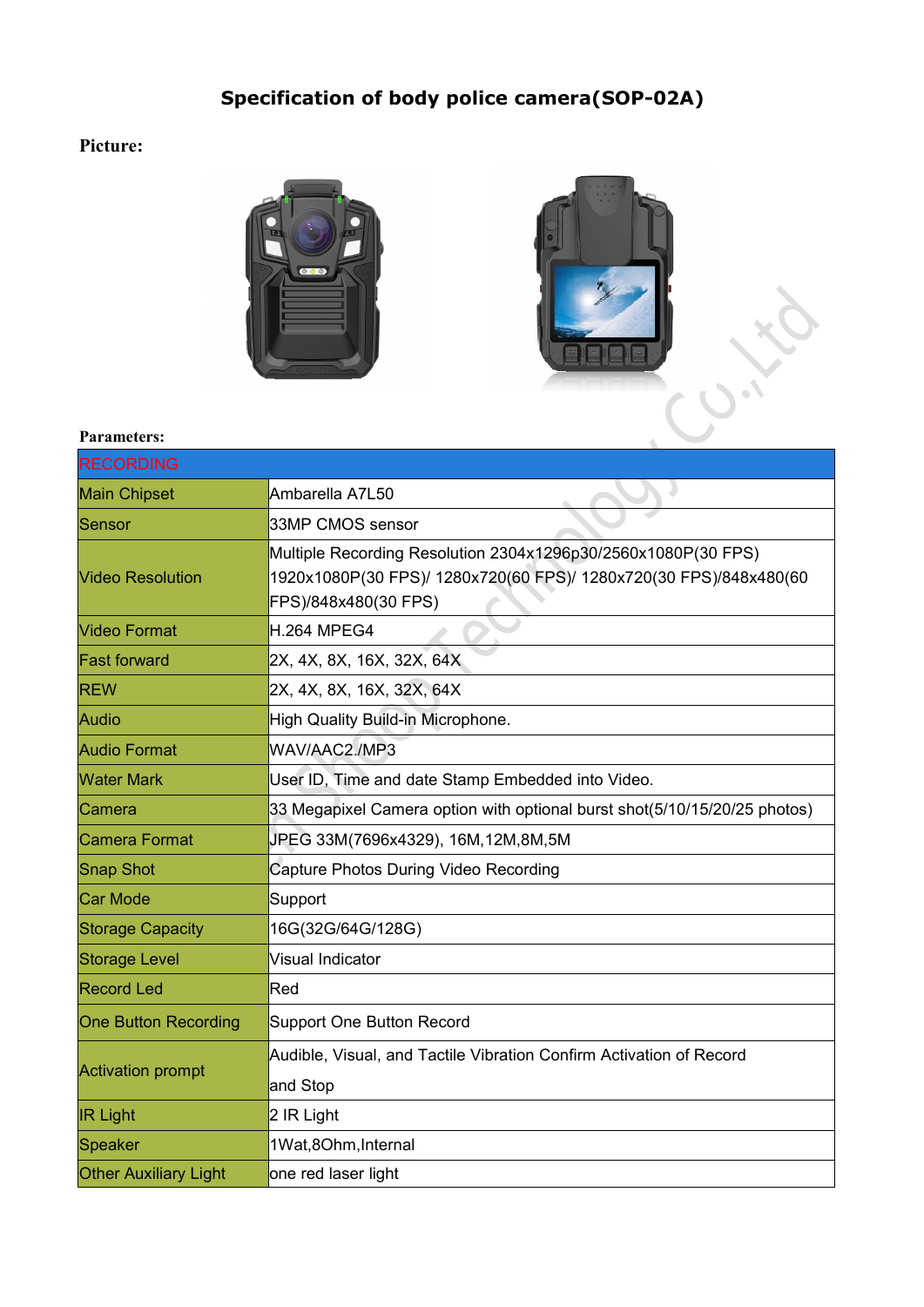| <b>VIDEO/IMAGE REVIEW</b>   |                                                                                                                                        |
|-----------------------------|----------------------------------------------------------------------------------------------------------------------------------------|
| <b>LCD Screen</b>           | 2 inch TFT-LCD High-Resolution Color Display                                                                                           |
| <b>Audio Playback</b>       | Yes                                                                                                                                    |
| <b>Video Output</b>         | HDMI 1.3 Port                                                                                                                          |
| <b>Video Transfer</b>       | <b>USB 2.0</b>                                                                                                                         |
| <b>CAMERA</b>               |                                                                                                                                        |
| <b>Recording Angle</b>      | Wide Angle 140 degrees                                                                                                                 |
| <b>Night Vision</b>         | Up to 10 Meters with Visible Face Detection                                                                                            |
| Waterproof                  | <b>IP67</b>                                                                                                                            |
| <b>Clip</b>                 | High Quality Metal Clip with 360 degrees Rotation                                                                                      |
| <b>PTT</b>                  | Can Connect to Different Types of Radios                                                                                               |
| <b>Cycle Recording</b>      | Support                                                                                                                                |
| <b>CarDV Mode</b>           | Support/Car Mount(optional)                                                                                                            |
| <b>Motion Detection</b>     | Support                                                                                                                                |
| Duration                    | 5Min/10Min/15Min/30Min                                                                                                                 |
| <b>GPS</b>                  | Option(build-in)                                                                                                                       |
| <b>BATTERY</b>              |                                                                                                                                        |
| Type                        | 1950mAH Lithium(with one spare battery)                                                                                                |
| <b>Charging Time</b>        | 120 minutes                                                                                                                            |
| <b>Continuous Recording</b> | 4 Hours (one battery)                                                                                                                  |
| Low Battery Warning         | <b>Beep Alert</b>                                                                                                                      |
| <b>OTHERS</b>               |                                                                                                                                        |
| Unique ID number/unit       | Include 5 digit device ID and 6 digit police ID                                                                                        |
| <b>Password Protection</b>  | To set an administrator password to allow deletion via software. User can only<br>view the videos but cannot delete it.                |
| <b>Pre-record function</b>  | 25 seconds pre-record(1080P30), 35 seconds pre-record(720p30).                                                                         |
| Post-record function        | 30/60/300 seconds last-record                                                                                                          |
| <b>Burst</b>                | 5/10/15/20/25 Shot burst picture taking                                                                                                |
| Dimension                   | 84 mm *54 mm *29mm                                                                                                                     |
| Weight                      | 165g                                                                                                                                   |
| <b>Working Temperature</b>  | -40~60 degrees Celsius                                                                                                                 |
| Storage temperature         | -20~55 degrees Celsius                                                                                                                 |
| <b>ACCESSORIES</b>          |                                                                                                                                        |
| <b>Standard Accessories</b> | USB cable, Charger, Manual, Universal metal clip, Driver CD, one spare<br>battery                                                      |
| Optional                    | WIFI, PTT cable, Mini camera, Car bracket/Mount, Multi-camera dock for 10<br>units (Client Software), Harness, Remoter, Shoulder Light |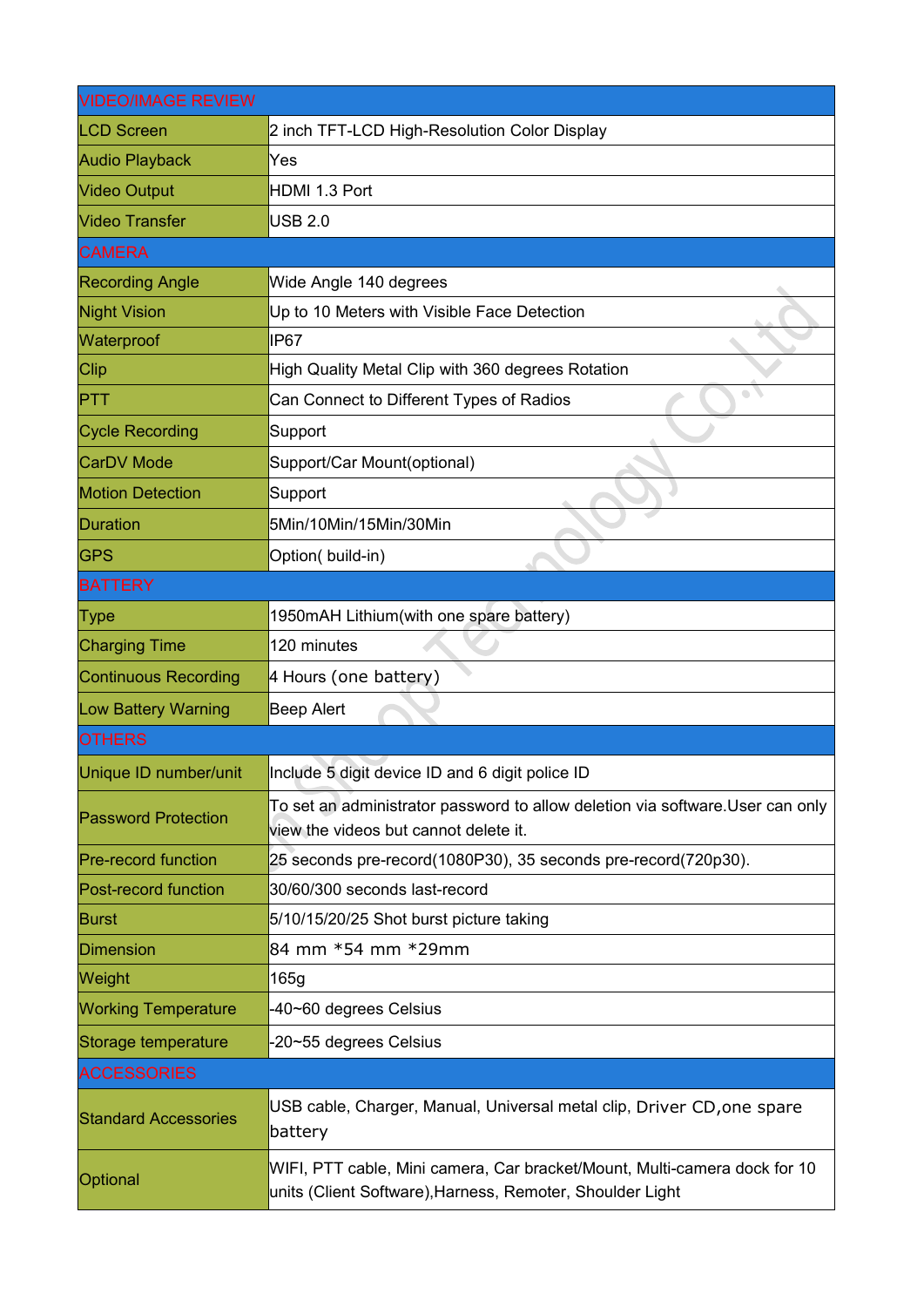## **Standard Package:**



**Optional Accessories:**<br>
1. Shoulder Mount 2.Car Mount 1. Shoulder Mount











7. PTT Cable 8.Remoter